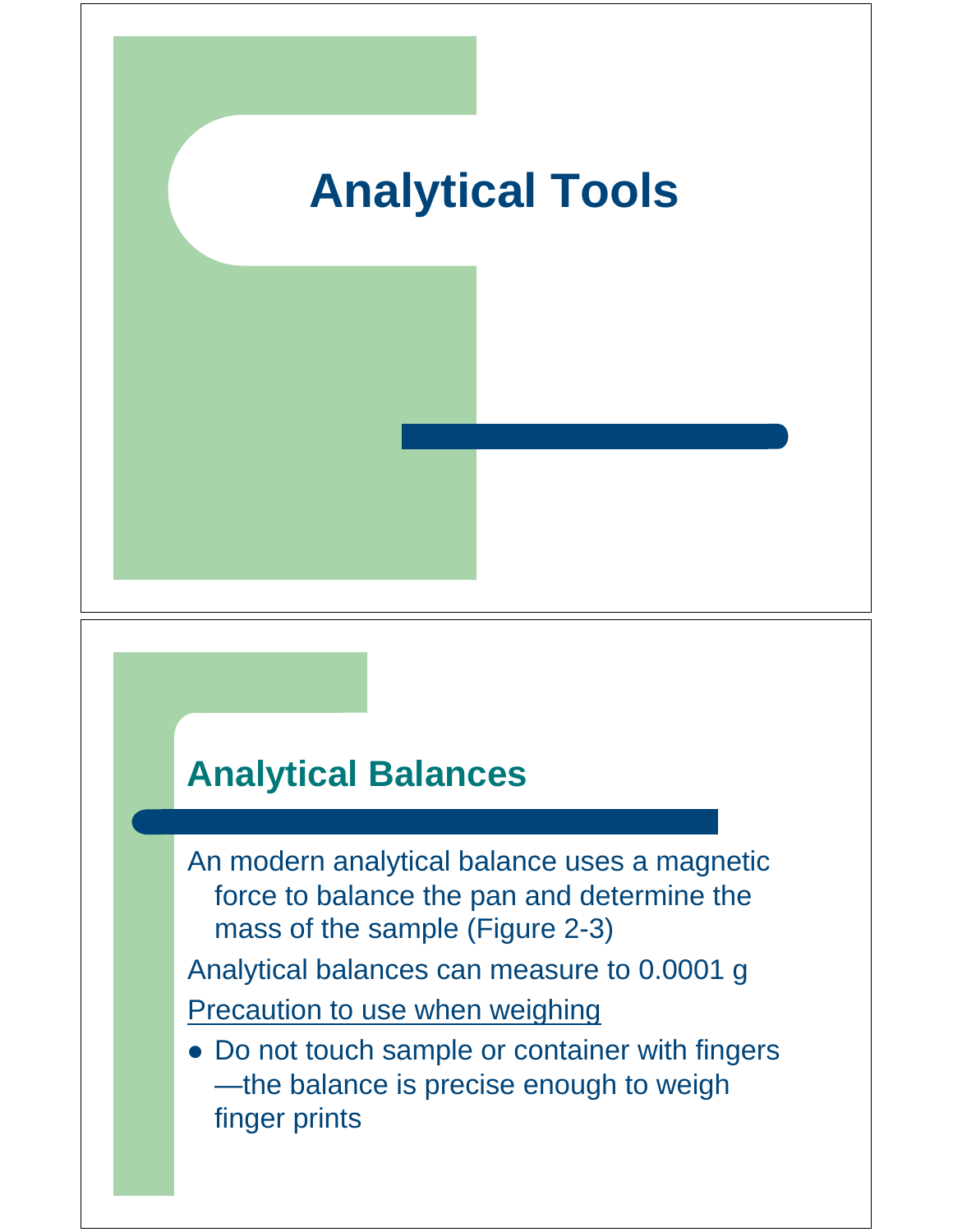## **Analytical Balances**

Precaution to use when weighing

- Close the doors on the balance to prevent air drafts from affecting results
- Correction for buoyancy—upward force by air under pan of balance

$$
m = \frac{m'\left(1 - \frac{d_a}{d_w}\right)}{\left(1 - \frac{d_a}{d_s}\right)}
$$

- m = true mass of object
- $m'$  = mass reading from balance
- $d_a$  = density of air
- $d_w$  = density of weights (8.0 g/mL)
- $d_s$  = density of sample

### **Analytical Balances**

#### Buoyancy Correction

Determine true mass of a  $CuSO_4\bullet 5H_2O$  sample with a mass reading of 0.5672 g  $d_s = 2.284$  g/mL  $d_w = 8.0$  g/mL  $d_a = (P\cdot MW)/(RT)$  = (1 atm)(29 g/mol)/(.08205 Latm/molK)(298K) = 1.186 g/L  $= 1.19 \times 10^{-3}$  g/mL  $m = \frac{0.5672 g \left(1 - \frac{1.19 \times 10^{-3} g/mL}{8.0 g/mL}\right)}{1 - \frac{1.19 \times 10^{-3} g/mL}{2.284 g/mL}} = 0.5668 g$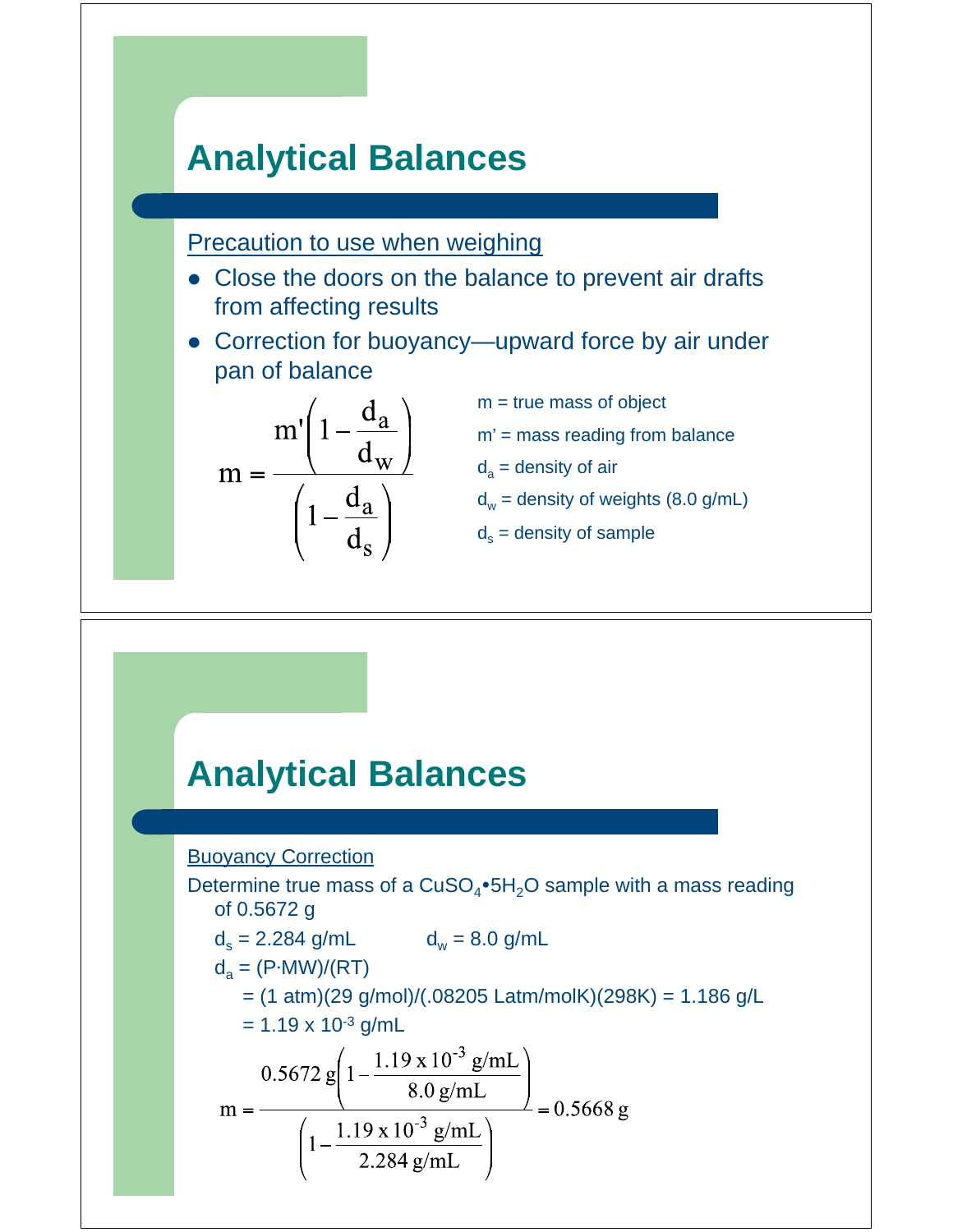

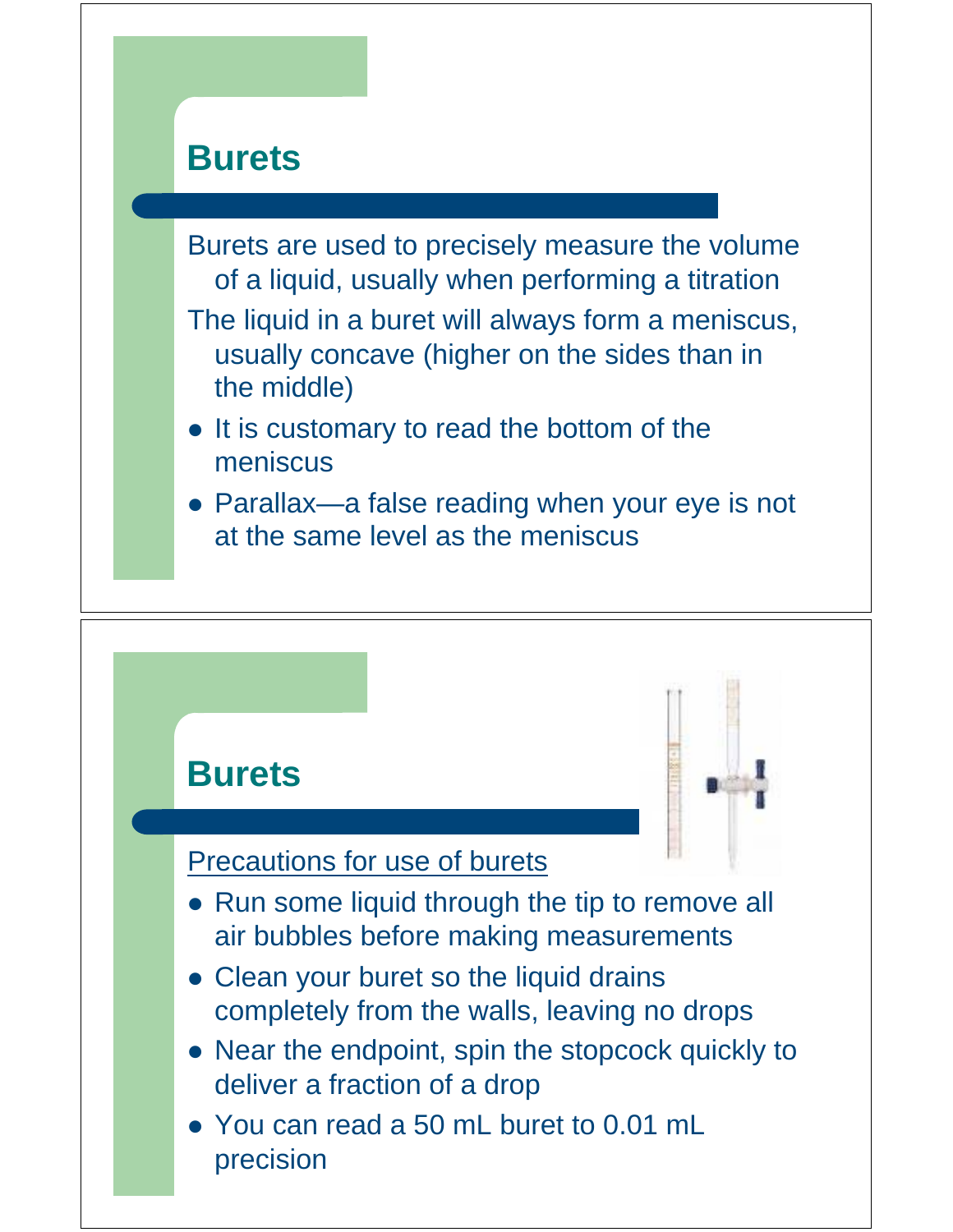## **Pipets**

Pipets come in several flavors:

- Volumetric
- Graduated
- **Micropipets**

When using a rubber bulb with a pipet, *do not* place the end of the pipet in the stem of the bulb—use the bulb simply to fill the pipet, and then use your thumb to drain to the desired volume

#### **Calibration of Volumetric Glassware**

For the most accurate results possible, volumetric glassware should be calibrated

This is done by filling the glassware to the mark with distilled water at a known temperature, draining the water into a flask of known mass, and weighing the water and flask to determine the mass of water

Volume is then determined using the density of water at the specified temperature